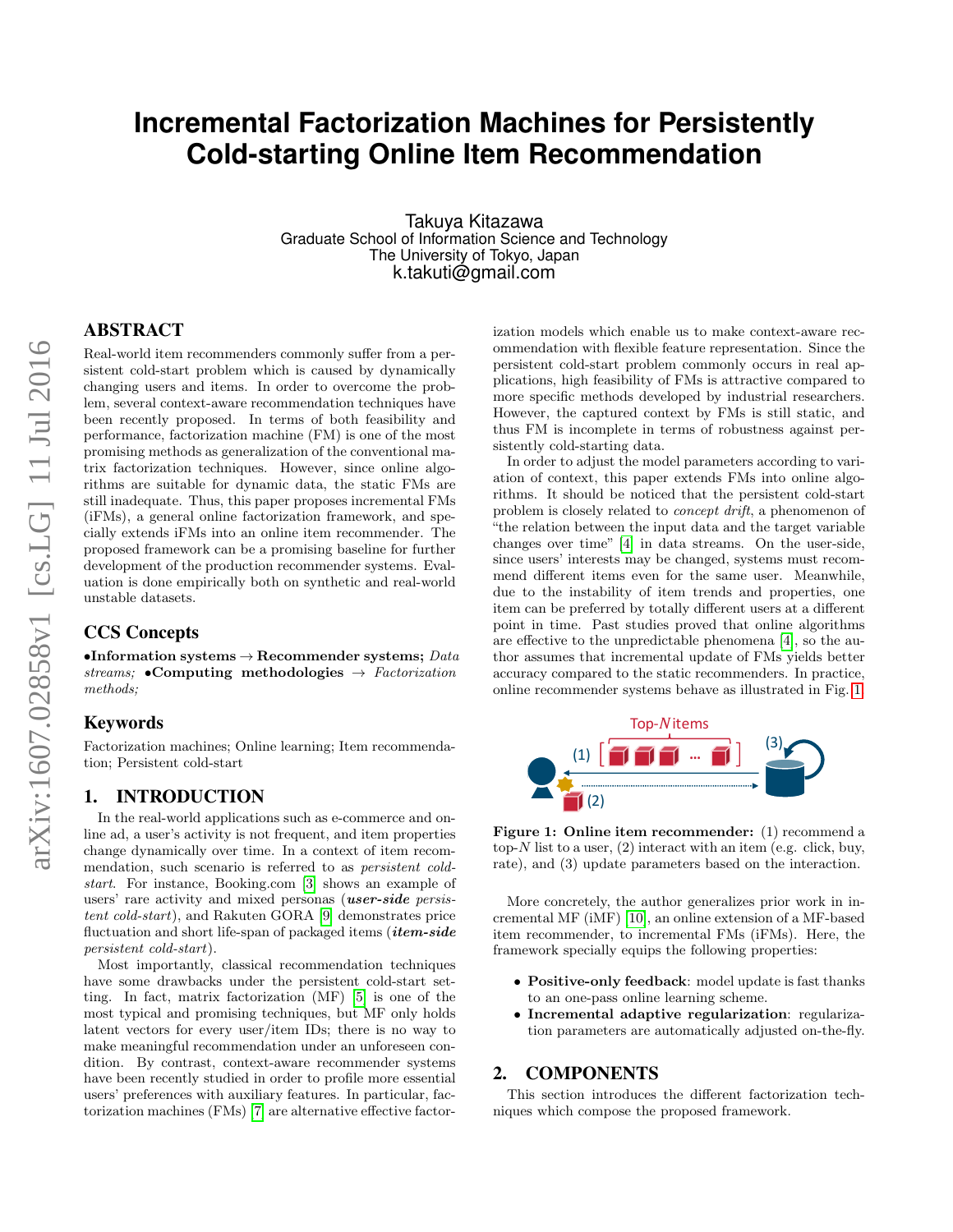#### <span id="page-1-5"></span>2.1 Incremental Matrix Factorization

Vinagre et al. [\[10\]](#page-3-5) proposed an efficient iMF algorithm for item recommendation, which is achieved by solving MF with a unique target value  $y = 1$  over the stochastic gradient descent (SGD) optimization. Moreover, they evaluated the method in a test-then-learn scheme as outlined in Alg. [1.](#page-1-0) For each pair of a user  $u \in U$  and an item  $i \in I$ , evaluation is first launched before updating the parameters.

<span id="page-1-0"></span>

| <b>Algorithm 1</b> Outline of the <i>test-then-learn</i> procedure                      |
|-----------------------------------------------------------------------------------------|
| <b>Input:</b> data stream or finite set of positive events $S_{+}$ ,                    |
| size of recommendation list $N$ , window size $T$                                       |
| 1: Step $0:$ initialize parameters                                                      |
| 2: Step 1: batch training by using $S_0 \subset S_+$                                    |
| 3: for $(u, i) \in S_+ \setminus S_0$ do                                                |
| <b>Step 2:</b> recommend and evaluate<br>4:                                             |
| $\overline{L} := \{i^* \mid i^* \text{ is in top-}N \text{ recommended items for } u\}$ |
| recall@ $N = 1$ if $i \in L$ , otherwise 0                                              |
| recall $\mathbb{Q}N/T := \text{avg.}$ recall $\mathbb{Q}N$ for latest T samples         |
| <b>Step 3:</b> update<br>5:                                                             |

More specifically, iMF incrementally factorizes a binary matrix  $R \in \mathbb{R}^{|U| \times |I|}$  into  $P \in \mathbb{R}^{|U| \times k}$  and  $Q \in \mathbb{R}^{|I| \times k}$  as:

- Step 1: Learn  $P$  and  $Q$  as the standard MF
- Step 2: Score items by  $Q \mathbf{p}_u \in \mathbb{R}^{|I|}$ , and  $r_{\text{e}$  recommend  $N$  closest items to 1
- $\bullet \hspace{0.1cm} \textbf{Step 3:}\hspace{0.1cm} \textbf{p}_u \leftarrow \textbf{p}_u + 2 \eta \; \left(\begin{pmatrix} 1 \textbf{p}_u^{\mathrm{T}} \textbf{q}_i \end{pmatrix} \right. \textbf{q}_i \lambda \; \textbf{p}_u \right)$  $\mathbf{q}_i \leftarrow \mathbf{q}_i + 2 \eta \; \left(\begin{pmatrix} 1 - \mathbf{p}_u^{\mathrm{T}} \mathbf{q}_i \end{pmatrix} \; \mathbf{p}_u - \lambda \; \mathbf{q}_i \right)$

where  $\mathbf{p}_u, \mathbf{q}_i \in \mathbb{R}^k$  are respectively a user, item latent vector. The vectors are updated with a regularization parameter  $\lambda$ and a learning rate  $\eta$ .

#### 2.2 Factorization Machines

FMs [\[7\]](#page-3-3) have been recently developed as a general predictor. For an input vector  $\mathbf{x} \in \mathbb{R}^d$ , let us first imagine a linear model parameterized by  $w_0 \in \mathbb{R}$ iij $\check{N}\mathbf{w} \in \mathbb{R}^d$ . In addition, by incorporating interactions of the  $d$  input variables, the linear model is extended to FMs as:

$$
\hat{y}(\mathbf{x}) := \underbrace{w_0}_{\text{global bias}} + \underbrace{\mathbf{w}^{\mathrm{T}} \mathbf{x}}_{\text{linear}} + \sum_{i=1}^{d} \sum_{j=i}^{d} \underbrace{\mathbf{v}_i^{\mathrm{T}} \mathbf{v}_j}_{\text{interaction}} x_i x_j,
$$

where  $V \in \mathbb{R}^{d \times k}$  is a rank-k matrix which has  $\mathbf{v}_1, \dots, \mathbf{v}_d \in$  $\mathbb{R}^k$ . Arbitrary feature representation **x** (e.g. concatenation of one-hot vectors for several categorical variables) work well with FMs, and MF is actually a subset of the predictor.

# 3. INCREMENTAL FACTORIZATION MA-CHINES

At the beginning, the general iFM is proposed in Sec. [3.1](#page-1-1) and [3.2.](#page-1-2) Next, Sec. [3.3](#page-1-3) optimizes it for positive-only-feedbackbased online item recommendation.

#### <span id="page-1-1"></span>3.1 General Incremental Predictor

This paper focuses on running FMs in an incremental fashion. Generally, learning FM requires a set of parameters  $\Theta = \{w_0, \mathbf{w}, V\}$  and a loss function  $\ell(\hat{y}(\mathbf{x} \mid \Theta), y)$ , and the parameters can be optimized by SGD. Specifically, for a set of samples S, the parameters of FM are updated as Alg. [2.](#page-1-4) For simplicity,  $\ell(\hat{y}(\mathbf{x} | \Theta), y)$  is written as  $\ell$ .

<span id="page-1-4"></span>Algorithm 2 SGD update for the model parameters of FM

**Input:**  $S$ , learning rate  $\eta$ , regularization parameters  $\lambda_0, \lambda_{\mathbf{w}}, \lambda_{V_1}, \ldots, \lambda_{V_k}$ 1: repeat

- 2: for  $(\mathbf{x}, y) \in S$  do
- Θ-update
- 3:  $w_0 \leftarrow w_0 \eta \left( \frac{\partial}{\partial w_0} \ell + 2\lambda_0 w_0 \right)$
- 4: for  $i \in \{1, \ldots, d\} \wedge x_i \neq 0$  do
- 5:  $w_i \leftarrow w_i \eta \left( \frac{\partial}{\partial w_i} \ell + 2\lambda_{\mathbf{w}} w_i \right)$
- 6: for  $f \in \{1, \ldots, k\}$  do

7: 
$$
v_{i,f} \leftarrow v_{i,f} - \eta \left( \frac{\partial}{\partial v_{i,f}} \ell + 2\lambda_{V_f} v_{i,f} \right)
$$

8: until  $w_0$ , w, V are successfully learnt

Notice that Step 3 of iMF in Sec. [2.1](#page-1-5) is SGD update for single sample, so the basic idea of this paper is that we replace the step with  $\Theta$ -update in Alg. [2.](#page-1-4) As a result, iFM which can be evaluated in the test-then-learn scheme is derived without loss of generality.

#### <span id="page-1-2"></span>3.2 Incremental Adaptive Regularization

Rendle [\[8\]](#page-3-6) proposed an adaptive regularization scheme for FMs. As shown in Alg. [3,](#page-1-6) the technique adjusts the regularization parameters by using a sample  $(\mathbf{x}', y')$  in a validation set  $S'$ , an extra set of samples which is different from  $S$ .

<span id="page-1-6"></span>

| <b>Algorithm 3</b> Update $\lambda_0, \lambda_{\mathbf{w}}, \lambda_{V_1}, \ldots, \lambda_{V_k}$                                  |
|------------------------------------------------------------------------------------------------------------------------------------|
| $\lambda$ -update using $(\mathbf{x}', y')$ sampled from S'                                                                        |
| 1: $\lambda_0 \leftarrow \max(0, \lambda_0 - \eta \frac{\partial}{\partial \lambda_0} \ell')$                                      |
| 2: $\lambda_{\mathbf{w}} \leftarrow \max(0, \ \lambda_{\mathbf{w}} - \eta \ \frac{\partial}{\partial \lambda_{\mathbf{w}}} \ell')$ |
| 3: for $f \in \{1, , k\}$ do                                                                                                       |
| 4: $\lambda_f \leftarrow \max(0, \lambda_f - \eta \frac{\partial}{\partial \lambda_f} \ell')$                                      |

Normally, Alg. [3](#page-1-6) is launched after Θ-update in Alg. [2.](#page-1-4) However, when we consider incremental adaptive regularization, there is a difficulty that the validation set  $S'$  will be gradually outdated in a streaming environment. A key idea to conquer the problem is that a newly observed sample  $(x, y)$  is handled as a *pseudo* validation sample, so the regularization parameters are adjusted before updating Θ as demonstrated in Fig. [2.](#page-1-7)



<span id="page-1-7"></span>Figure 2: Incremental adaptive regularization.

#### <span id="page-1-3"></span>3.3 Context-aware Online Item Recommendation with Positive-only Feedback

This section considers a particular combination of an output y and a loss function  $\ell$  to utilize iFMs for online item recommendation. As the author explained in Sec. [2.1,](#page-1-5) iMF actually solves MF with  $y = 1$ . Similarly to the approach, let us again consider the unique output for a set of positive events  $S_+$ . As a consequence, for a sample  $(\mathbf{x}, 1) \in S_+$ , our loss function is defined as:  $\ell(\hat{y}(\mathbf{x} \mid \Theta), 1) = (\hat{y}(\mathbf{x} \mid \Theta) - 1)^2$ .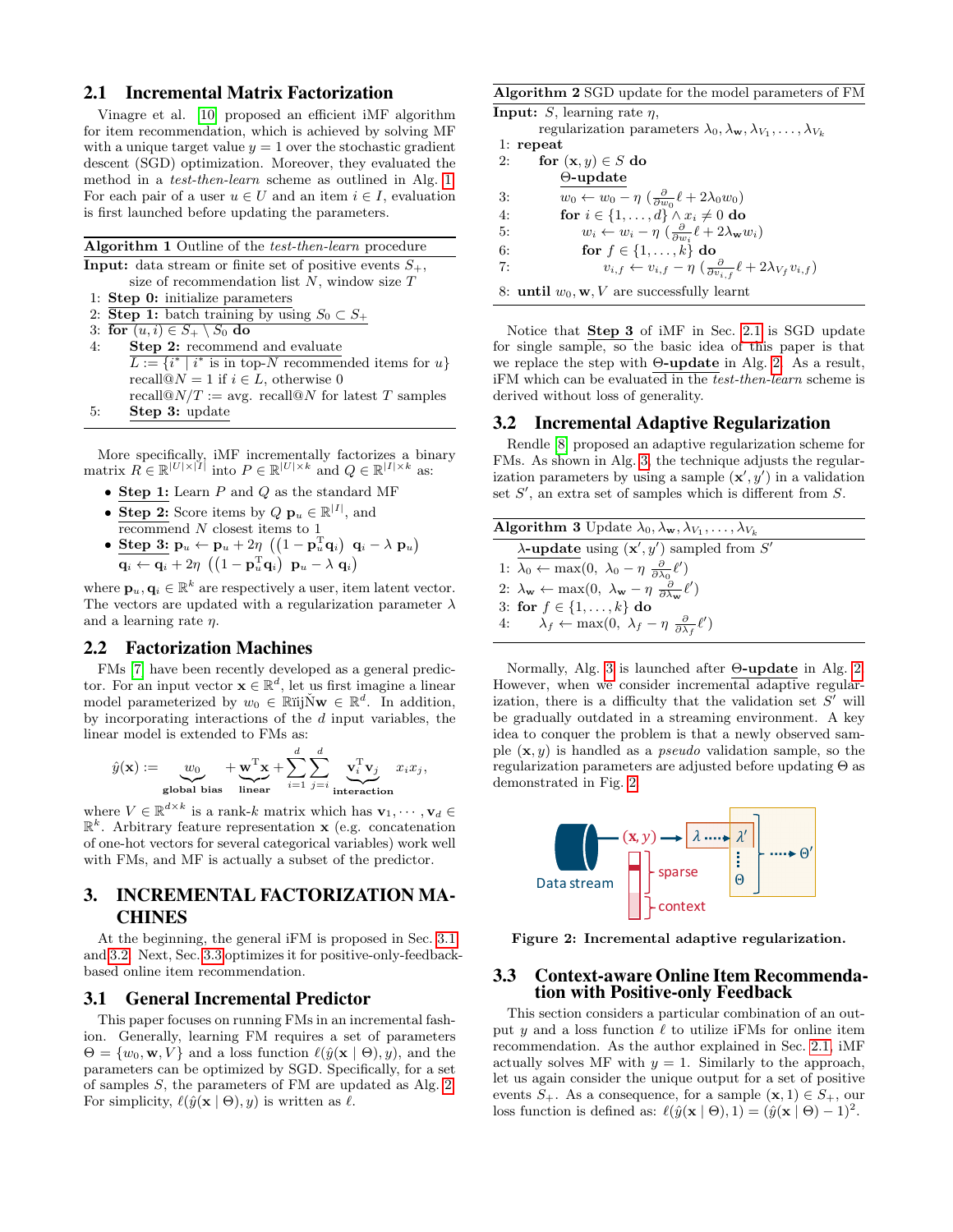Eventually, for arbitrary design of a feature vector x, the proposed iFM-based item recommender which is feasible in a streaming environment can be described in the test-thenlearn framework as:

- Step 1: Learn  $w_0$ , w and V as the standard FMs
- Step 2: Predict  $\hat{y}(\mathbf{x} \mid \Theta)$  for every items,
- and recommend  $N$  closest items to  $1$
- Step 3:  $\lambda$ -update  $\rightarrow \Theta$ -update with  $(x, 1)$

Importantly, since the number of users and items on realworld online applications is not constant, our systems must incorporate new users and items into a current model somehow. For example, iMF handles a new user (item) as an additional row of P (Q) (i.e.  $\mathbf{p}_{|U|+1}$  for a new user,  $\mathbf{q}_{|I|+1}$ for a new item obtained from Gaussian). Hence, iFMs also take the simple approach that a zero and random vector are respectively inserted into  $w$  and  $V$  as the initial parameters of new features. Fig. [3](#page-2-0) depicts detection and insertion of new features in a stream of input vectors. It is notable that, beyond new users and items, adding new contextual variables is also possible in the middle of data streams.



<span id="page-2-0"></span>Figure 3: Incorporating new features into a model. When dimension of  $x$  is increased by new users, items and/or contexts, initial values fill the corresponding parameters.

In terms of computational complexity, iFMs compute the interaction term  $\sum_{i=1}^d \sum_{j=i}^d \mathbf{v}_i^T \mathbf{v}_j x_i x_j$  in  $\mathcal{O}(kN_z(\mathbf{x}))$  by letting the number of nonzero elements in  $\mathbf{x}$  be  $N_z(\mathbf{x})$ . In fact, this complexity is efficient enough due to sparsity of x, but running time will be relatively long compared to the single vector updating of iMF. Therefore, there is trade-off between running time and context-awareness in practice.

# 4. EXPERIMENTS

#### 4.1 Evaluation Method

In the experiments, the test-then-learn procedure described in Sec. [2.1](#page-1-5) is launched for time-stamped unstable datasets. As shown in Fig. [4,](#page-2-1) the samples are separated similarly to what Matuszyk et al. [\[6\]](#page-3-7) did. At the beginning, a batch train/test step is executed for the first 20% training and following 10% validation samples. Next, the 10% samples are just used for one-pass model updating, and the incremental evaluation step is finally performed for the remaining 70%.



<span id="page-2-1"></span>Figure 4: Splitting time-stamped samples.

Additionally, the 70% samples are also evaluated by mean percentile rank (MPR) in order to assess an ordered list of items obtained from Step 2. The metric is calculated based on percentile rank of the correct items in the ordered lists; that is,  $MPR = 0\%$  indicates the best result that a recommender always gives the highest rank to a correct item, and  $MPR = 100\%$  is opposite. In contrast to recall  $\omega N/T$  which evaluates top- $N$  items, MPR can measure users' overall satisfaction from all items.

Following methods were employed as the competitors:

- static MF: the traditional MF,
- iMF: a fast extension of MF introduced in Sec. [2.1,](#page-1-5)
- static FMs: the parameters are not updated in the incremental stage similarly to static MF.

The author implemented all of the methods in Python 3.5.1, and the code was run in a typical personal computer with the 2.7 GHz Intel $\bigcirc$  Core<sup>TM</sup> i7 CPU and 4GB RAM.

Datasets used in the experiments were binarized version of MovieLens  $100k$  $100k$  (ML $100k$ )<sup>1</sup> and synthetic click data; the former is a real-world example of user-side volatility, and the latter shows item-side instability. Table [1](#page-2-3) summarizes statistics of the data. Each pair of a method and a dataset was tested five times with different initial parameters.

<span id="page-2-3"></span>Table 1: Statistics of the datasets.

| rable r. plaustics of the uatasets. |                  |       |                 |      |       |  |  |  |
|-------------------------------------|------------------|-------|-----------------|------|-------|--|--|--|
| Dataset                             | Users            | Items | Positive events |      |       |  |  |  |
|                                     |                  |       | $20\%$          | 10%  |       |  |  |  |
| ML100k                              | 928              | 1172  | 4240            | 2120 | 14841 |  |  |  |
|                                     |                  |       |                 |      |       |  |  |  |
| Synthetic                           | $3570^{\dagger}$ |       | 714             | 357  | 2499  |  |  |  |
|                                     |                  |       |                 |      |       |  |  |  |

† Random demographics were generated instead of user ID itself, so  $\frac{1}{\#}$  of users and clicks are same.

# 4.2 Results and Discussions

ML100k. Since we focus on item recommendation, ML100k was binarized by extracting 5-starred rating events. An input vector of iFMs was designed as:



"demographics" includes user's occupation  $(1/21)$ , sex  $(1/1)$ and age  $(1/1)$ , and "day" is day of week in the timestamps. Note that the numbers below the underbraces indicate  ${max.}$ # of nonzero dimensions}/{# of total dimensions}.

Most users on ML100k report positive events just for the initial rating activity, and they do not rate any more. Even if some users continuously rate movies, intuition tells us that their interests change over time. Thus, ML100k is a realworld example of user-side persistent cold-start.

Fig. [5](#page-3-8) shows the best recall behaviors on ML100k obtained from the five test-then-learn trials. ML100k is rich in both user and item features, and we also considered time-related contexts. Consequently, static FMs and iFMs respectively outperformed static MF and iMF, especially in terms of MPR. In addition, it is clear that online recommenders (iMF and iFMs) worked effectively compared to the static counterparts.

<span id="page-2-2"></span><sup>1</sup><http://grouplens.org/datasets/movielens/>